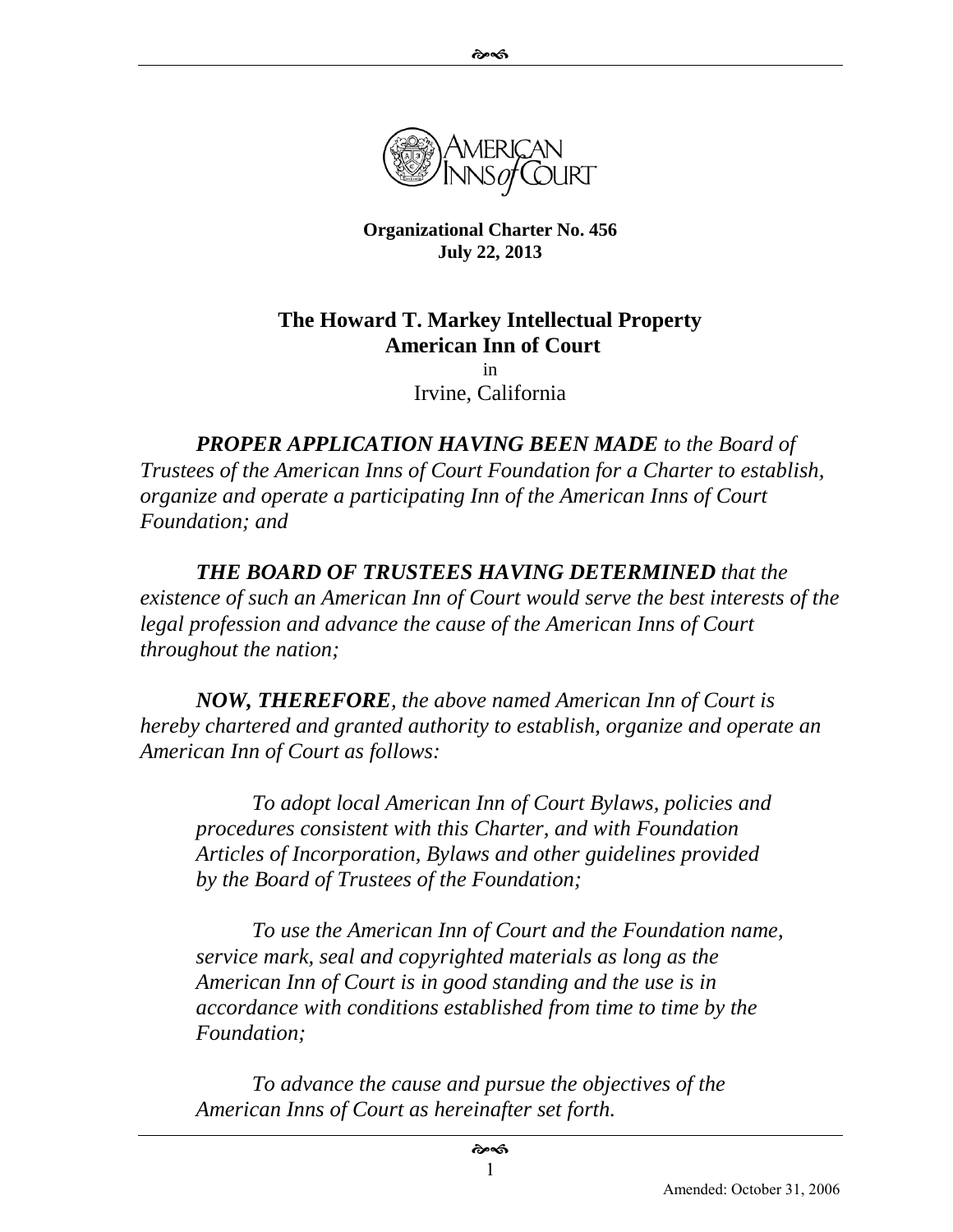## **Article I Objectives**

The objectives of this American Inn of Court are as follows:

- 1. To establish a society of judges, lawyers, legal educators, law students and others, to promote excellence in legal advocacy in accordance with the Professional Creed of the American Inns of Court;
- 2. To foster greater understanding of and appreciation for the adversary system of dispute resolution in American law, with particular emphasis on ethics, civility, professionalism and legal skills;
- 3. To provide significant educational experiences that will improve and enhance the abilities of lawyers as counselors and advocates and of judges as adjudicators and judicial administrators;
- 4. To promote interaction and collegiality among all legal professionals in order to minimize misapprehensions, misconceptions and failures of communication that obstruct the effective practice of law;
- 5. To facilitate the development of law students, recent law school graduates, and less experienced lawyers as skilled participants in the American court system;
- 6. To preserve and transmit ethical values from one generation of legal professionals to the next; and
- 7. To build upon the genius and strengths of the common law and the English Inns of Court and to renew and inspire joy and zest in legal advocacy as a service worthy of constant effort and learning.

# **Article II Organization**

1. **Nature of Organization**. This American Inn of Court shall be and remain chartered and affiliated with the American Inns of Court Foundation and shall be an unincorporated association composed of judges, practicing lawyers, law school educators, recent law school graduates, and law students who accept an invitation to membership, as hereinafter described.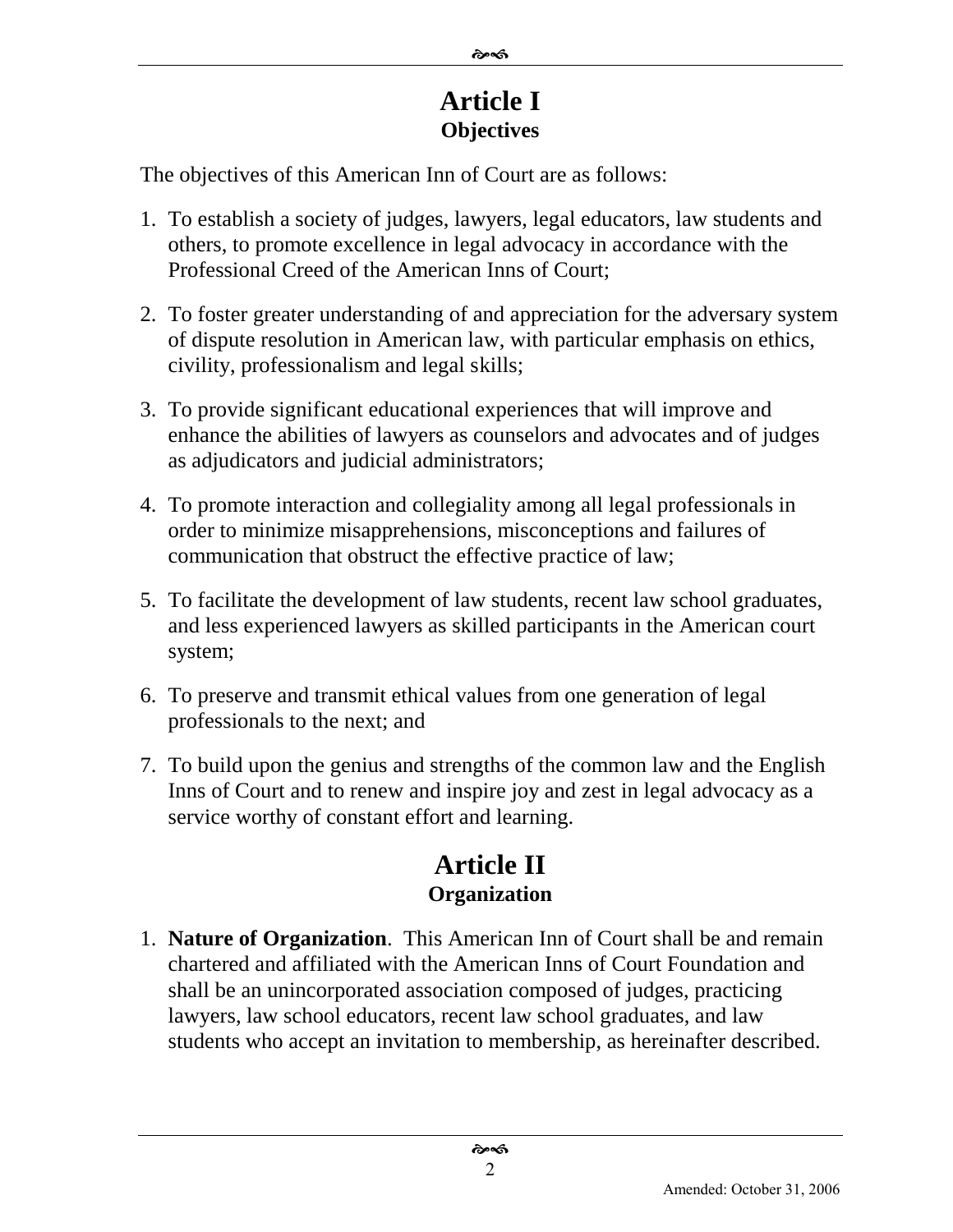- 2. **Governing Body and Officers**. The officers of this American Inn of Court shall be a President, a Counselor, a Secretary/Treasurer or Secretary and Treasurer and such other officers as the Masters of the Bench ("Benchers"), by majority vote of those present at a meeting duly called for that purpose, may deem necessary. The President and Counselor must be selected from among the Masters of the Bench and shall be elected by vote of a majority of the Benchers present at a meeting called for that purpose. All other officers may be selected from any category of membership and shall be elected by majority vote of all members present at a meeting called for that purpose. Whenever possible, either the President or the Counselor should be a judge. The officers, and such other members as may be selected by majority vote of those present at a meeting duly called for that purpose, shall constitute an Executive Committee.
	- a. **Terms of Office.** The term of each office shall be established by this American Inn of Court. Officers may succeed themselves.
	- b. **Duties of the Officers.** The Officers shall be responsible for the general operation of the American Inn of Court in accordance with this Charter, any Bylaws adopted by this American Inn of Court and by the Articles of Incorporation, Bylaws, Policies and Directives of the American Inns of Court Foundation, including the *Officer Manual.*
	- c. **Duties and Authority of the Executive Committee.** The Executive Committee, acting by majority vote of its members, shall:
		- (1)Take such action as may be necessary to carry out or assist the officers in carrying out the responsibilities imposed by this Charter, any Bylaws adopted by this American Inn of Court and by the Articles of Incorporation, Bylaws, Policies and Directives of the American Inns of Court Foundation;
		- (2)Determine the size of each membership category in the American Inn of Court;
		- (3)Establish, collect and remit local and national membership dues assessments as described hereinafter;
		- (4)Appoint a representative to attend the national leadership conference of the American Inns of Court Foundation;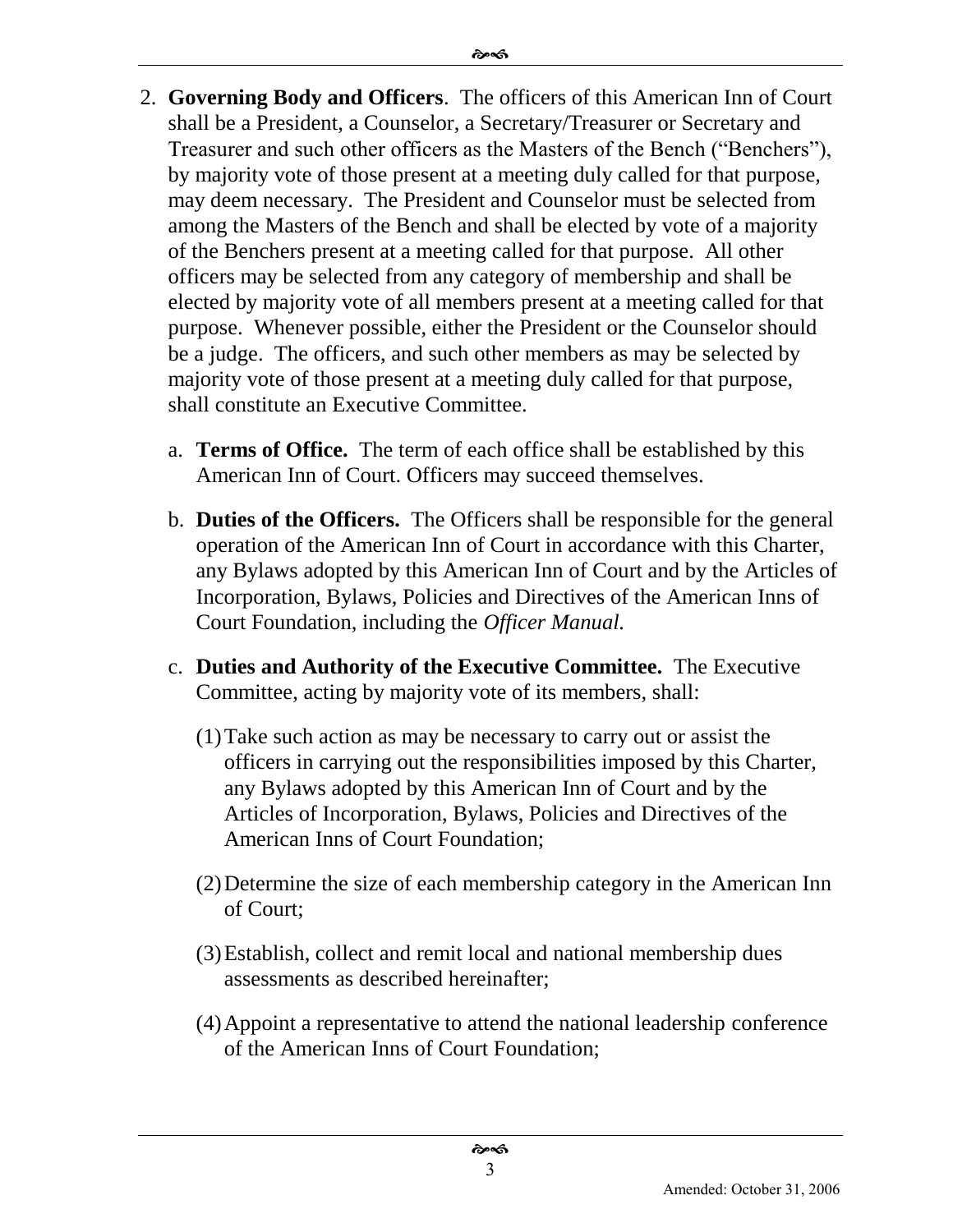- (5)Confer and terminate memberships in this American Inn of Court; and perform such other duties as may facilitate proper operation of the organization.
- 3. **Relationships with Courts.** This American Inn of Court shall be and remain outside the jurisdiction of the courts but shall endeavor to work in close cooperation with the trial and appellate courts. Federal, state, and local trial and appellate judges will enjoy full participation in the organization.

# **Article III Membership**

- 1. **National Membership in the American Inns of Court Foundation.** Each person who is an active member of this American Inn of Court is also a member of the American Inns of Court Foundation. An inactive or former member of this American Inn of Court may, upon application and payment of dues, be granted national membership in the American Inns of Court Foundation.
- 2. **Invitations to Membership.** Membership in this American Inn of Court shall be conferred upon those accepting invitations extended by the Executive Committee. The Executive Committee's discretion in extending invitations to membership is absolute and non-reviewable. Invitations may be extended on the basis of recommendations made to the Executive Committee by any member of the American Inn of Court or in response to written application filed with any officer. Membership shall not be denied to any person on account of race, creed, religion, sex, age, disability, or national origin.
- 3. **Maximum size of this American Inn of Court.** Total active membership should not exceed the number of people who can participate regularly in programming, discussions and other activities of the Inn. Local conditions vary, but experience has shown that active membership of more than about eighty (80) often detracts from the active participation that is crucial to the Inn experience. Members shall be given suitable certificates of their membership in this American Inn of Court. Membership in any category may be terminated in the sole discretion of the Executive Committee.
- 4. **Designation of Categories of Active Membership.** There are four categories of active membership in an American Inn of Court: (1) Masters of the Bench ("Benchers"); (2) Barristers; (3) Associates; and (4) Pupils. Membership in this American Inn of Court shall consist of Benchers,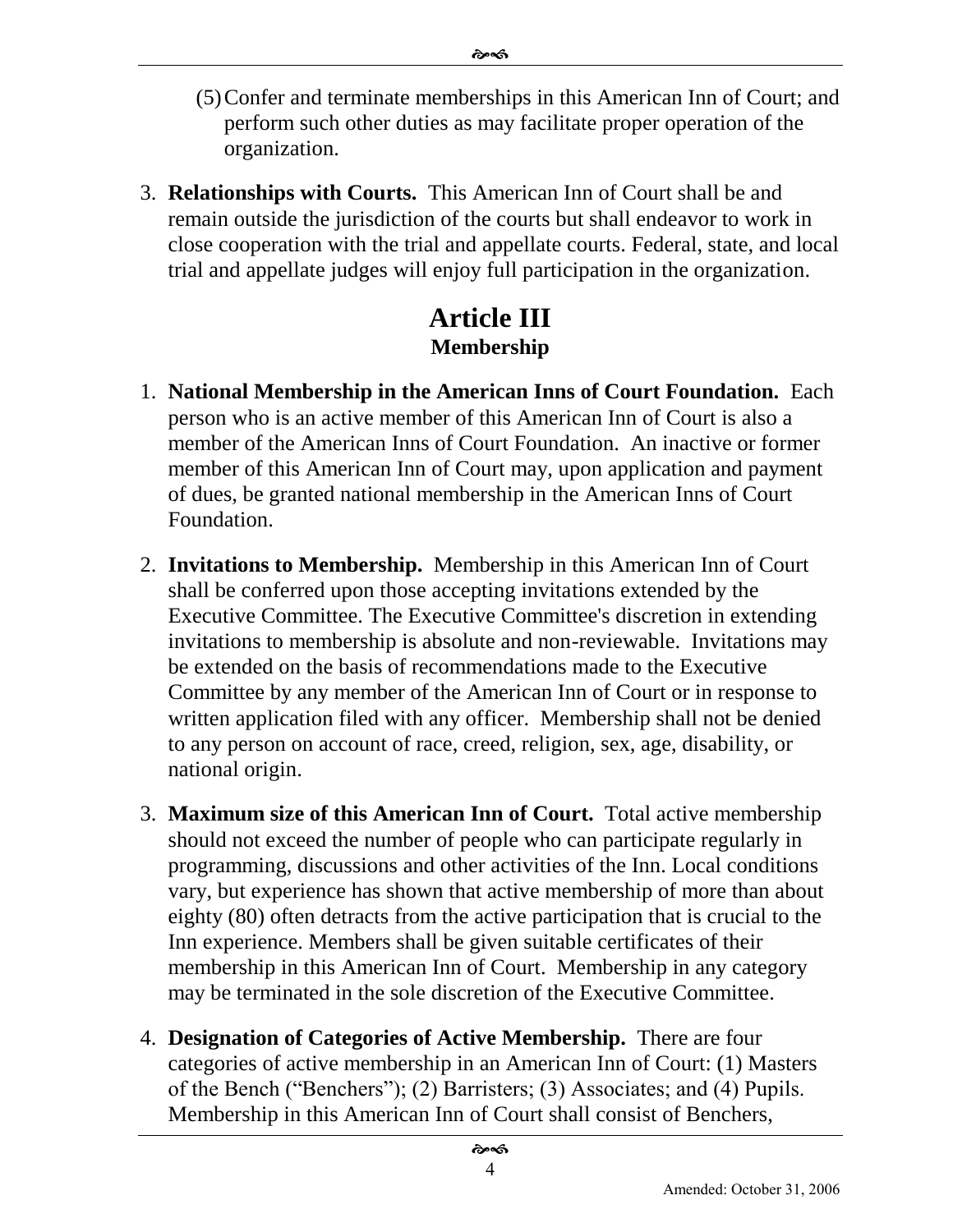Barristers and either Associates or Pupils or a combination of Associates and Pupils, as determined by the Executive Committee.

- a. **Masters of the Bench (Benchers).** Membership as Masters of the Bench or "Benchers" may be held by judges, lawyers and law teachers who have demonstrated superior character, ability, and competence as advocates. Retention of status as a Master of the Bench is contingent upon reasonable active participation in the American Inn of Court, periodically reviewed by the Executive Committee. Benchers may serve indefinitely but must serve continuously for at least five (5) years before being eligible for election to emeritus status. Any Bencher granted emeritus status may be invited to serve again in an active capacity.
- b. **Barristers.** Active membership as Barristers may be held by attorneys who have some experience but who do not yet qualify as Masters of the Bench and who have demonstrated good character and a desire to improve and refine their skills as advocates.
- c. **Associates.** Membership as Associates shall be held by lawyers who are recent law school graduates but who do not yet meet the American Inn of Court's minimum experience requirement for Barristers.
- d. **Pupils.** Membership as Pupils shall be held by persons who are law students.
- 5. **Designation of Categories of Inactive Membership.** The Executive Committee may confer Emeritus and Honorary memberships as follows:
	- a. **Emeritus Members.** Emeritus membership may be conferred upon active Masters of the Bench on the basis of long and distinguished service to the American Inn of Court.
	- b. **Honorary Members.** Honorary membership may be conferred upon individuals, whether they are lawyers or not, on the basis of distinguished service to the bench or bar, furtherance of American Inn of Court objectives or other noteworthy achievements.
	- c. Honorary and Emeritus Masters of the Bench shall be under no obligation to pay dues, attend meetings or participate in other programs of this American Inn of Court but shall enjoy all privileges of active membership except the right to vote.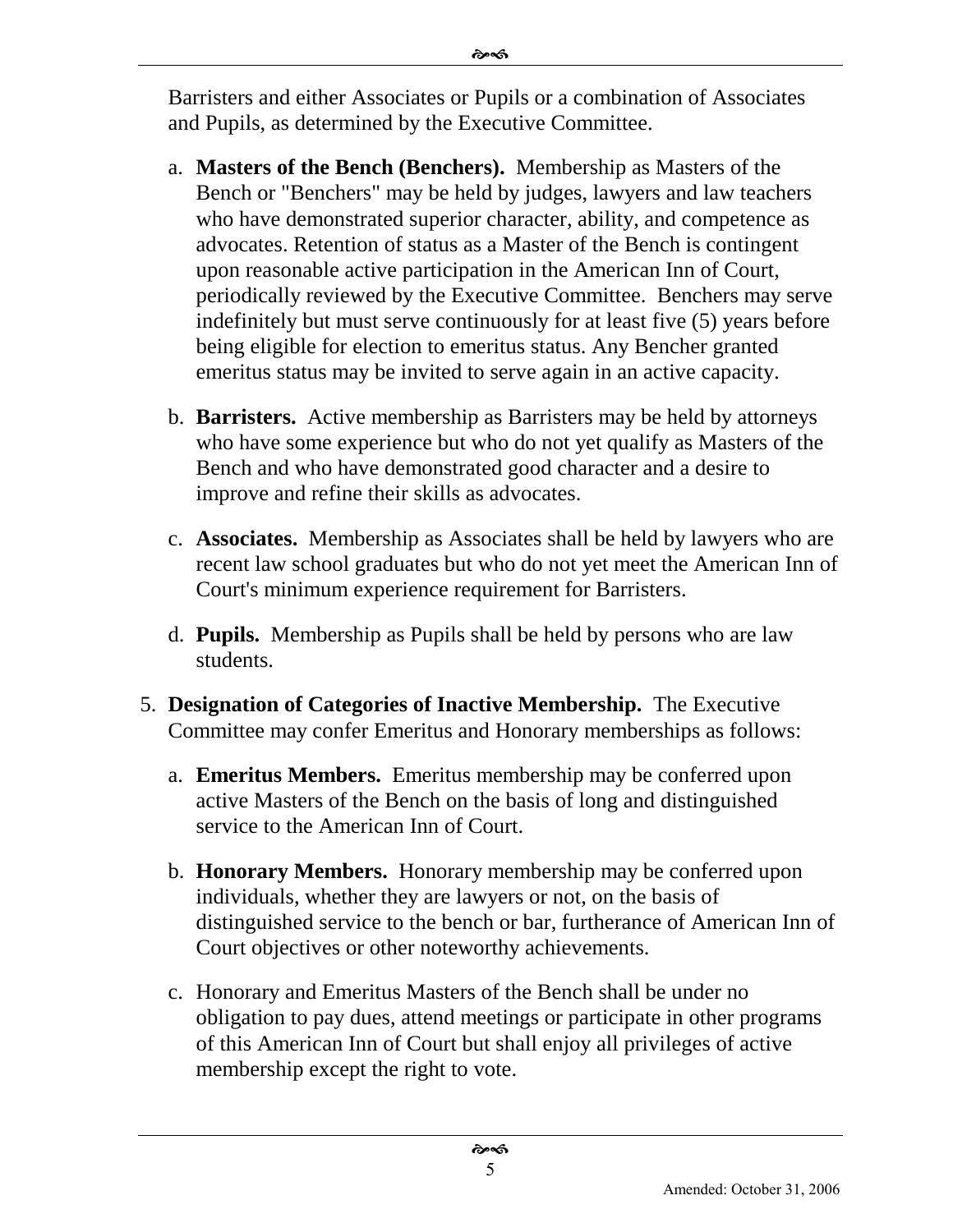## **Article IV Finances**

- 1. Financial matters for this American Inn of Court shall be managed and controlled in accordance with policies and directives established by the American Inns of Court Foundation and this Charter.
- 2. The Executive Committee is empowered to levy and collect assessments in the form of dues in amounts which it may deem appropriate in order to conduct its meetings and otherwise meet its operating needs. It shall also collect from each of its active members, such amount as is assessed by the American Inns of Court Foundation as national membership dues. Failure to pay assessments and dues within a reasonable time and after reasonable notice may be considered by the Executive Committee as a ground to terminate membership of the person in default.
- 3. The Executive Committee shall remit annually to the American Inns of Court Foundation that portion of dues which corresponds to the number of active members of the American Inn of Court.
- 4. The fiscal year of the American Inn of Court, for financial reporting purposes, shall be the same as the fiscal year of the American Inns of Court Foundation.

## **Article V Meetings and Activities**

- 1. **Schedule for Meetings.** The Executive Committee shall designate the dates for the commencement and termination of the operative year. Meetings shall be held at least six times per year at such times as the Executive Committee may determine.
- 2. **Content of Meetings.** The main themes and subject matter of regular meetings shall be practical legal skills, with emphasis on ethics, civility, professionalism and excellence in the practice of the profession. Programs should present, demonstrate, teach, and explain the principles, skills, techniques, and relationships involved in the courtroom and in activities preliminary to courtroom appearances and should involve critique and questions from the membership of the American Inn of Court. These meetings shall be designed to assist members in better discharging their duties to clients and society. Programs should ordinarily be presented by previously assigned pupillage groups.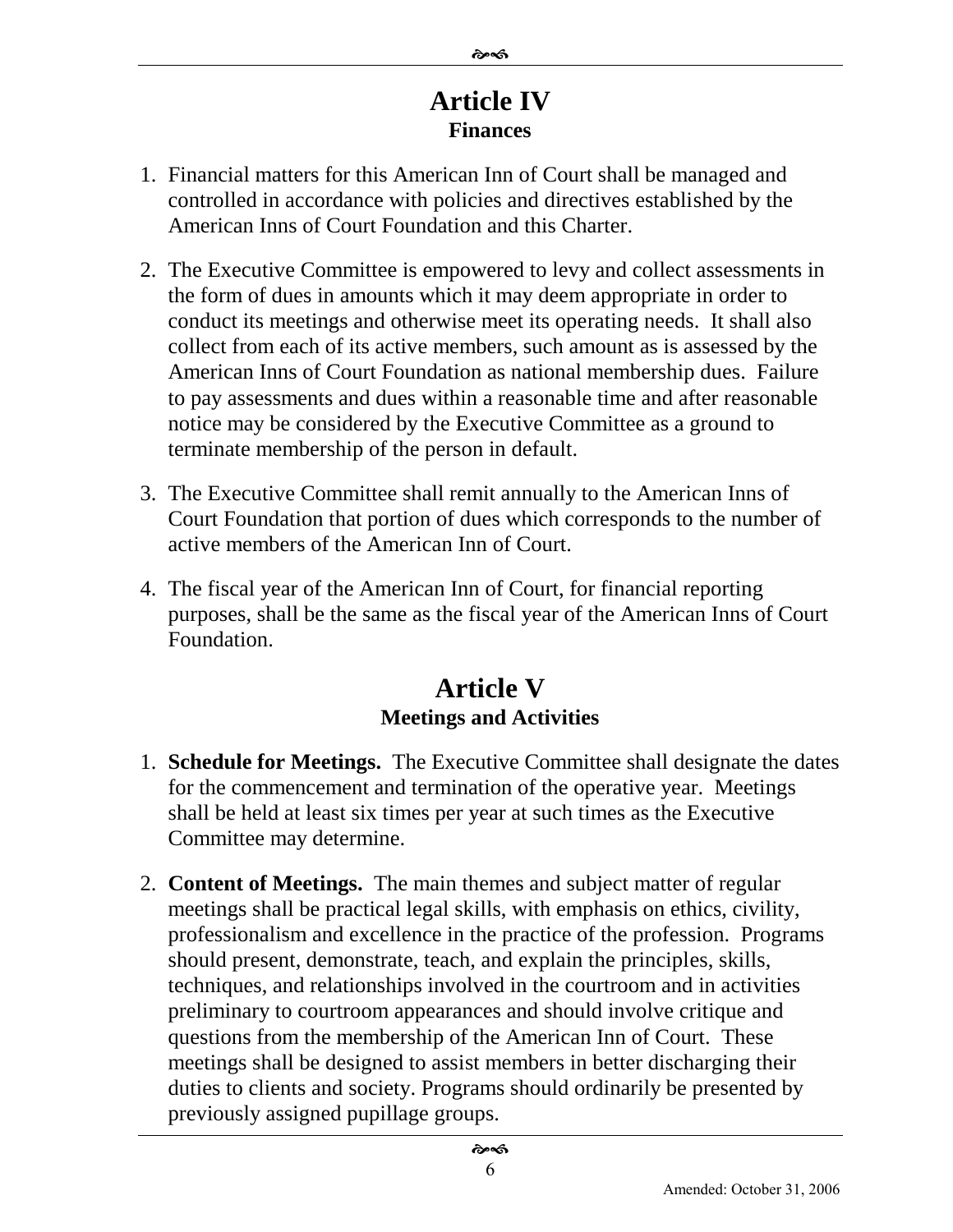#### **Article VI Pupillage Groups**

As an American adaptation of the pupillage system, which is basic to the English Inns of Court, each Barrister, Associate and Pupil will be assigned to work with a Master of the Bench (who is a practicing attorney) during meetings and at other times throughout the year. At least one (1) Active Bencher who is a practicing attorney, one (1) Barrister, one (1) Associate, and one (1) Pupil, appropriate to the membership composition of the American Inn of Court, shall comprise the pupillage group. Each pupillage group shall be assigned to a Master of the Bench who is a judge, who shall exercise general supervision over the group assigned to him or her and shall monitor the group's attendance at meetings, encourage its meaningful participation at meetings and at scheduled pupillage events, and oversee presentation of assigned meeting topics. All Active Benchers should strive to make contact with Barristers, Associates and Pupils between scheduled American Inn of Court meetings to advise them about the practice of the profession.

### **Article VII Other American Inns of Court**

This American Inn of Court shall promote or cooperate in the establishment of similar American Inns of Court in the same or different localities of the state or elsewhere to more widely achieve the objectives of the American Inns of Court Foundation.

#### **Article VIII Adoption of Local American Inn of Court Bylaws and Amendment and Interpretation of Charter**

This American Inn of Court is authorized to adopt Bylaws that are not inconsistent with this Charter. Any such Bylaws must be submitted to and approved, in writing, by the Board of Trustees of the American Inns of Court Foundation. This Charter may be amended only with the written approval of the Board of Trustees of the American Inns of Court Foundation following a two-thirds vote of the American Inn of Court members present at a meeting called and reasonably noticed for such purpose, or upon written consent of at least two-thirds of such membership. Any question as to the interpretation of this Charter or the meaning of any of its terms shall be resolved by the Board of Trustees of the American Inns of Court Foundation.